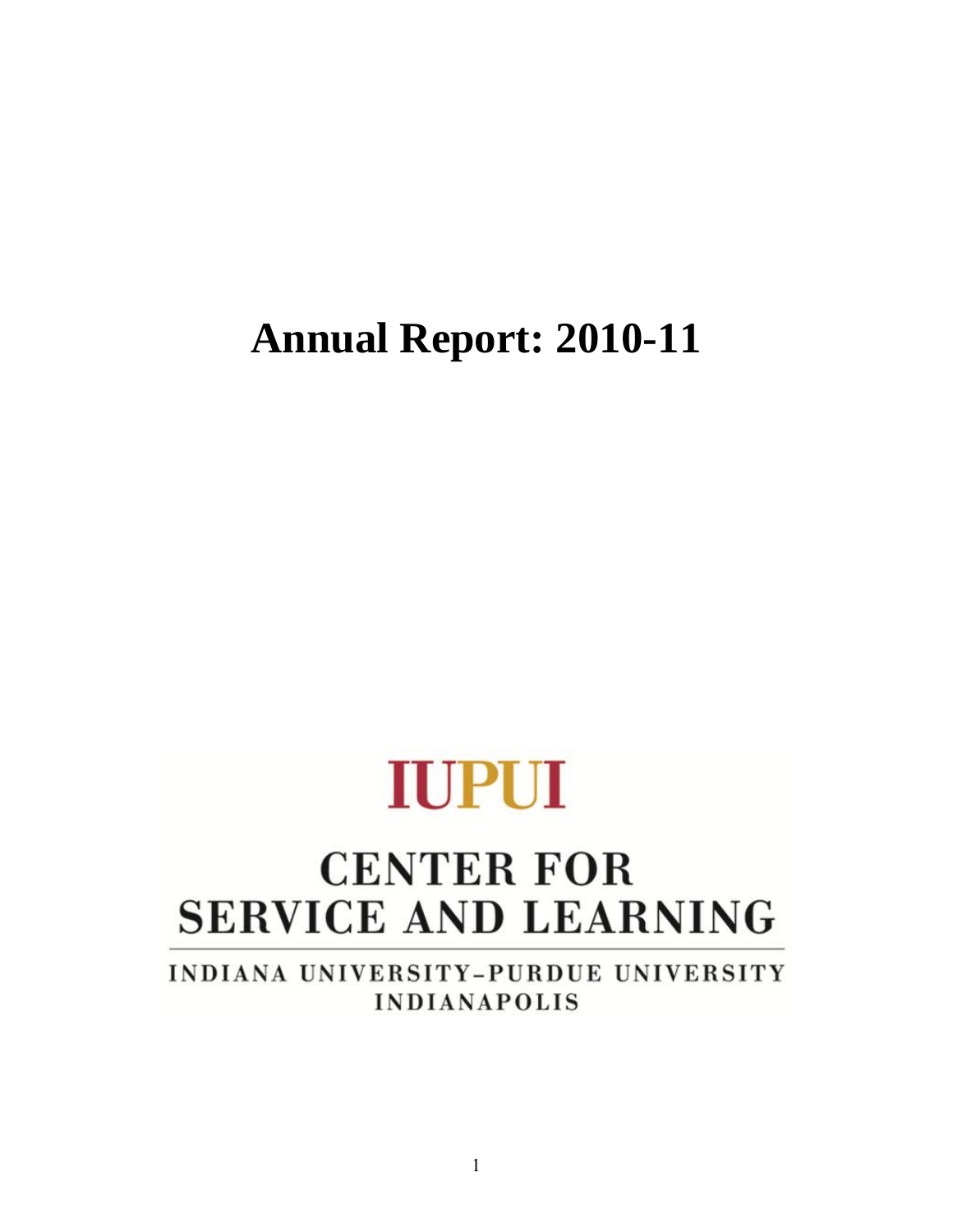#### **Executive Summary: 2010-11**

In the 2010-11 academic year, the Center for Service and Learning (CSL) had 12 staff members 4.5 graduate assistants, and 7 work-study students.

#### **Service Learning Classes:**

- During 2010-11, 167 faculty members from 18 schools offered 372 service learning courses/sections involving 8,487 students at IUPUI. It is estimated that students provided 158,913 hours of service to 186 community partners.
- CSL awarded 185 scholarships to 123 students to serve as Service Learning Assistants. These students support faculty in conducting community-based research projects and in providing service learning courses. Service Learning Assistants contributed to the implementation of 135 sections of service learning courses at both the graduate and undergraduate levels during 2010-11.
- IUPUI Commitment to Excellence in Civic Engagement funds supported six faculty development initiatives: Boyer Scholars (4 faculty), Engaged Department Grants (3 departments), Faculty Community Fellows (5 faculty), Service Learning First Year Faculty Fellows (3 faculty), Faculty Liaisons in Service Learning (6 faculty in 6 schools), Themed Learning Community Institute on Civic Engagement (5 faculty, 2 courses). In addition CSL provided faculty development consultations and a series of workshops on service learning course development and assessment.
- In 2010-11, 81.5% of international service learning programs in the IU system were offered through IUPUI.

#### **Community-Based Scholarship and Work-Study Programs:**

- CSL awarded 397 scholarships (\$649,069) through the Sam H. Jones Community Service Scholarship Program. (This includes 185 scholarships awarded to Service Learning Assistants.) The 229 scholarship recipients provided an estimated total of 39,738 hours of service to Indianapolis and the IUPUI community.
- The Office of Community Work Study recruited and trained 114 federal work-study students as America Reads and America Counts coaches and leaders. These students provided 11,527 hours of free tutoring to 363 youth at 10 community sites.

#### **Civic Engagement:**

- The Office of Community Service sponsored 37 campus-wide service events, such as MLK Day of Service, Jaguars in the Streets, Hunger and Homelessness Week, and World AIDS Day. These events engaged over 2,500 students, faculty, staff and community members in 17,704 hours of service to 164 community partners.
- CSL staff worked with Fraternity and Sorority Life and the Heifer International Student Organization, leading 65 students and staff on Alternative Break trips to 8 different locations. These volunteers provided 6,750 hours of service focused on social justice issues surrounding community development, race relations, environmentalism, hunger and homelessness, and disaster relief.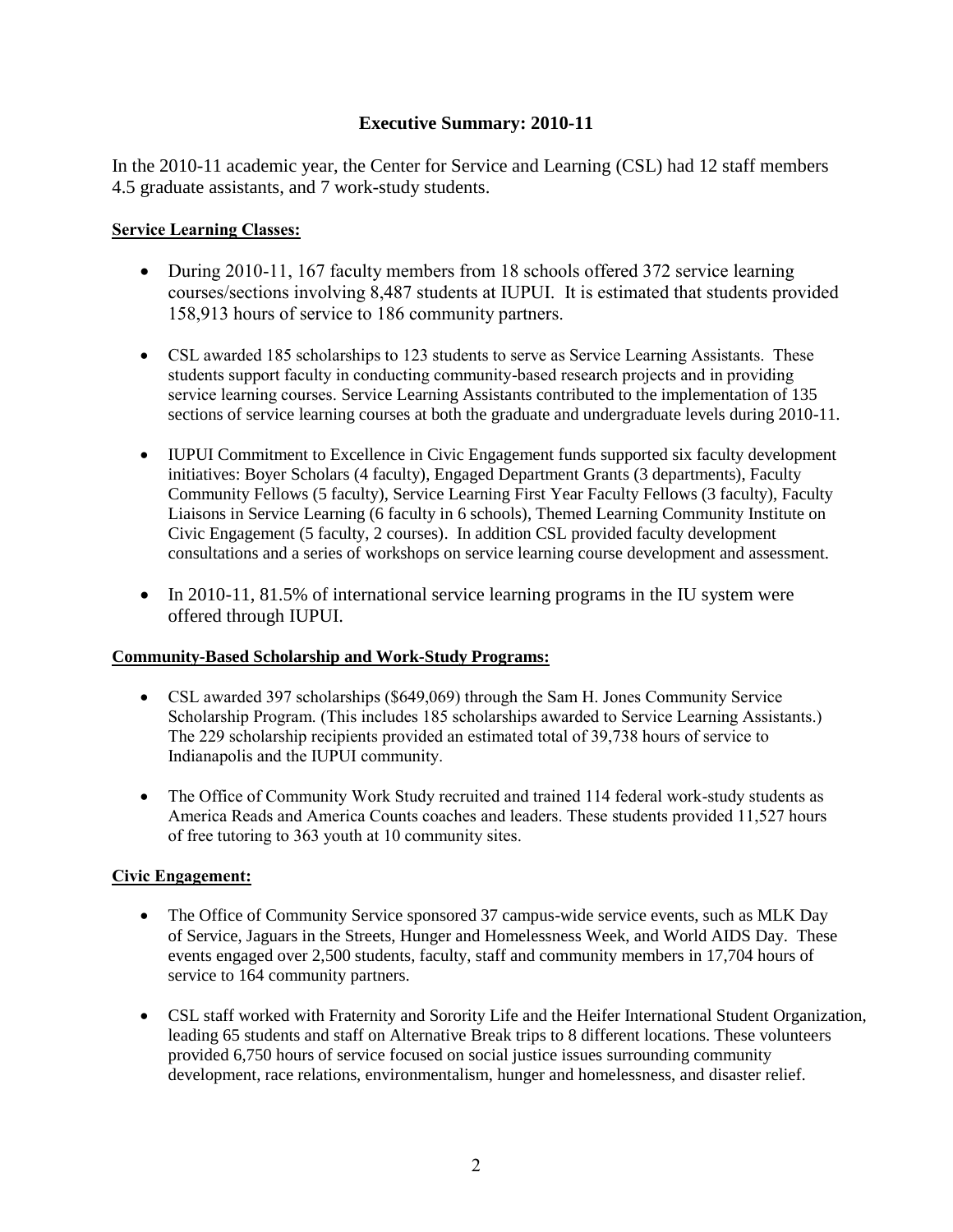• Jaguars in the Streets, a collaboration between CSL and the Office of Community Relations, hosted 16 events in 2010-11. This year 225 students, faculty and staff donated 725 hours of service at 16 sites, working around various social issues such as health, education, environment and poverty.

#### **Research and Scholarship:**

- In the fall of 2010, the Center for Service Learning Research Collaborative was designated a 5year Signature Center for IUPUI. IUPUI Signature Centers are recognized for bringing prominence to the campus based on their unique and distinctive research and scholarly activity.
- The Center for Service & Learning co-hosted (with Indiana Campus Compact) the 2010 annual meeting of the International Association for Research on Service-Learning and Community Engagement (IARSLCE). The conference hosted 404 attendees from 13 countries and 44 states, with a total of 43 international attendees. In addition, 49 IUPUI faculty and staff attended the conference, of which 41 presented on their research. The conference highlighted IUPUI's position as *the* premier institution working on research on service learning and civic engagement.
- CSL co-hosted (with Indiana Campus Compact) the 2011 IUPUI Research Academy. This national seminar, focused on developing faculty research on service learning courses, was attended by 23 scholars from around the nation.
- 1 book was published with 2 more in preparation for publication in the IUPUI Series on Service Learning Research:
	- o *International Service Learning: Conceptual Models and Research* (Bringle, Hatcher & Jones, 2011)

#### **Campus Awards:**

- The 2010 edition of **America's Best Colleges** from *US News and World Report* listed IUPUI as one of the top universities in the nation with outstanding service-learning programs. IUPUI has received this recognition annually since 2002.
- IUPUI was named to the **2010 President's Higher Education Community Service Honor Roll with Distinction** by the Corporation for National and Community Service. Selection to the Honor Roll constitutes recognition from the highest levels of the federal government for the campus commitment to service and civic engagement.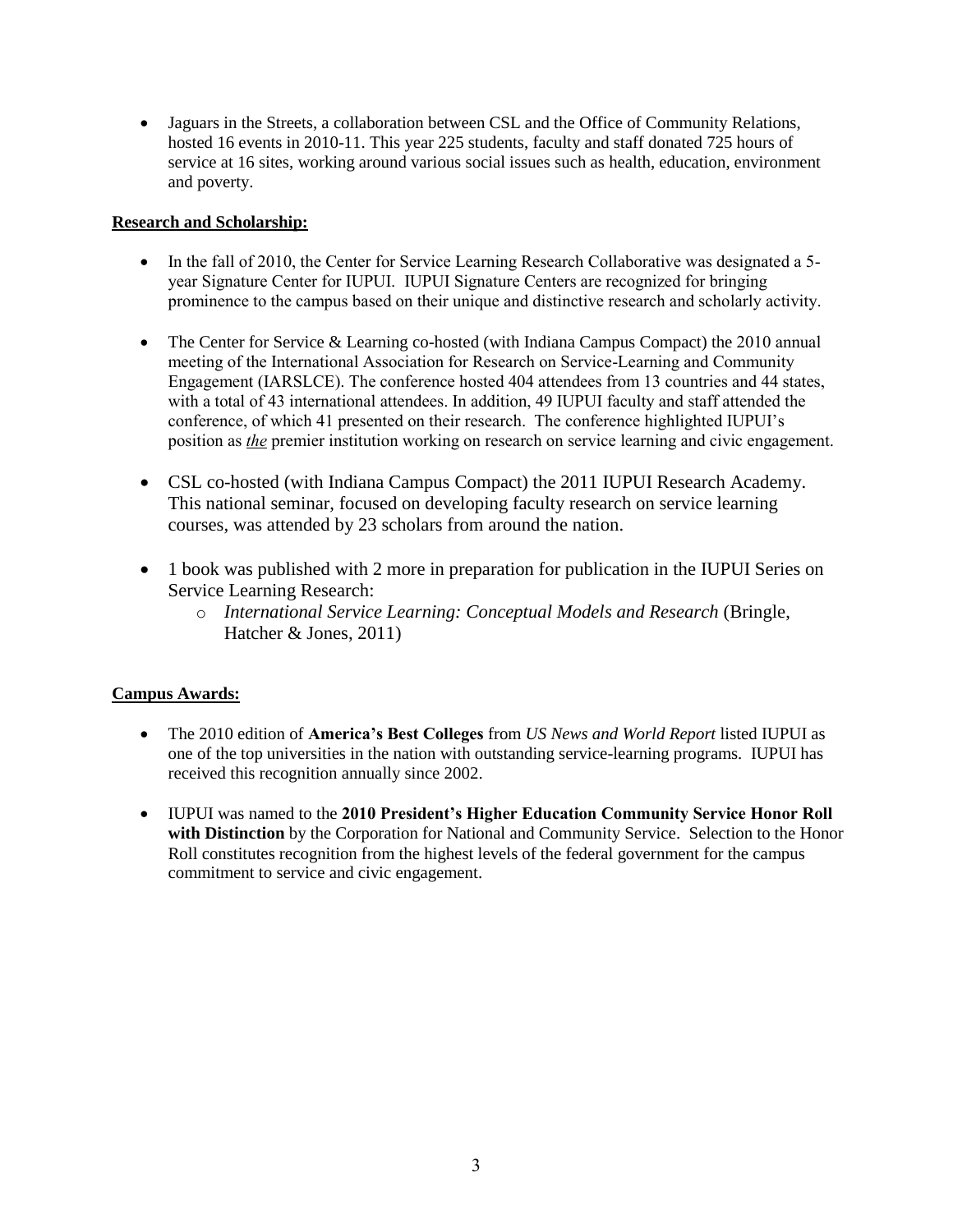## **Service Learning**

*The Center for Service and Learning, through the Office of Service Learning (OSL), seeks to make service a distinctive part of the educational culture at IUPUI. This office assists faculty to develop, implement, and improve service learning classes, consults with faculty, provides resources for course development, conducts research on outcomes of service learning, offers community service scholarships, and promotes the scholarship of engagement.* 

| <b>Academic</b> | Faculty | Service  | Schools | <b>Students</b> | Hours   | Community    |
|-----------------|---------|----------|---------|-----------------|---------|--------------|
| Year            |         | Learning |         |                 |         | Agencies     |
|                 |         | Classes  |         |                 |         |              |
| 2010-11         | 167     | 472      | 18      | 8,487           | 158,913 | 186          |
| 202010-11       | 138     | 309      | 16      | 6,211           | 118,009 | $230$ (est.) |
|                 |         |          |         |                 | (est.)  |              |
| 2008-09         | 102     | 223      | 15      | 4,647           | 90,331  | 232          |
| 2007-08         | 123     | 150      | 13      | 3,925           | 74,641  | 252          |
| 2006-07         | 92      | 119      | 13      | 2,659           | 41,797  | 178          |
| 2005-06         | 101     | 157      | 15      | 2,818           | 53,648  | 296          |
| 2004-05         | 53      | 52       | 12      | 2,075           | 48,105  | 209          |
| 2003-04         | 50      | 41       | 10      | 2,001           | 25,307  | 210          |
| 2002-03         | 57      | 42       | 9       | 1,889           | 15,758  | 128          |
| 2001-02         | 56      | 37       | 8       | 1,922           | 20,037  | 71           |
| 2000-01         | 48      | 28       | 7       | 1,440           | 13,006  | 35           |

#### **Service Learning Classes**

• In 2010-11, 81.5% of international service learning programs in the IU system were offered through IUPUI.

#### **Faculty Development Initiatives**

*IUPUI Commitment to Excellence in Civic Engagement* funds support six initiatives for faculty development:

## **Boyer Scholars**

This program supports faculty who develop and implement research projects on civic engagement partnerships or service learning. **Lisa Angermeier,** School of Physical Education and Tourism Management **Amanda Cecil,** School of Physical Education and Tourism Management **Joan Kowolik,** School of Dentistry **Emily McLaughlin,** School of Engineering and Technology

## **Engaged Departments**

This program supports faculty and academic units to design and implement civic learning pathways in their curriculum. **Department of Physical Education Department of Tourism, Conventions and Event Management School of Informatics**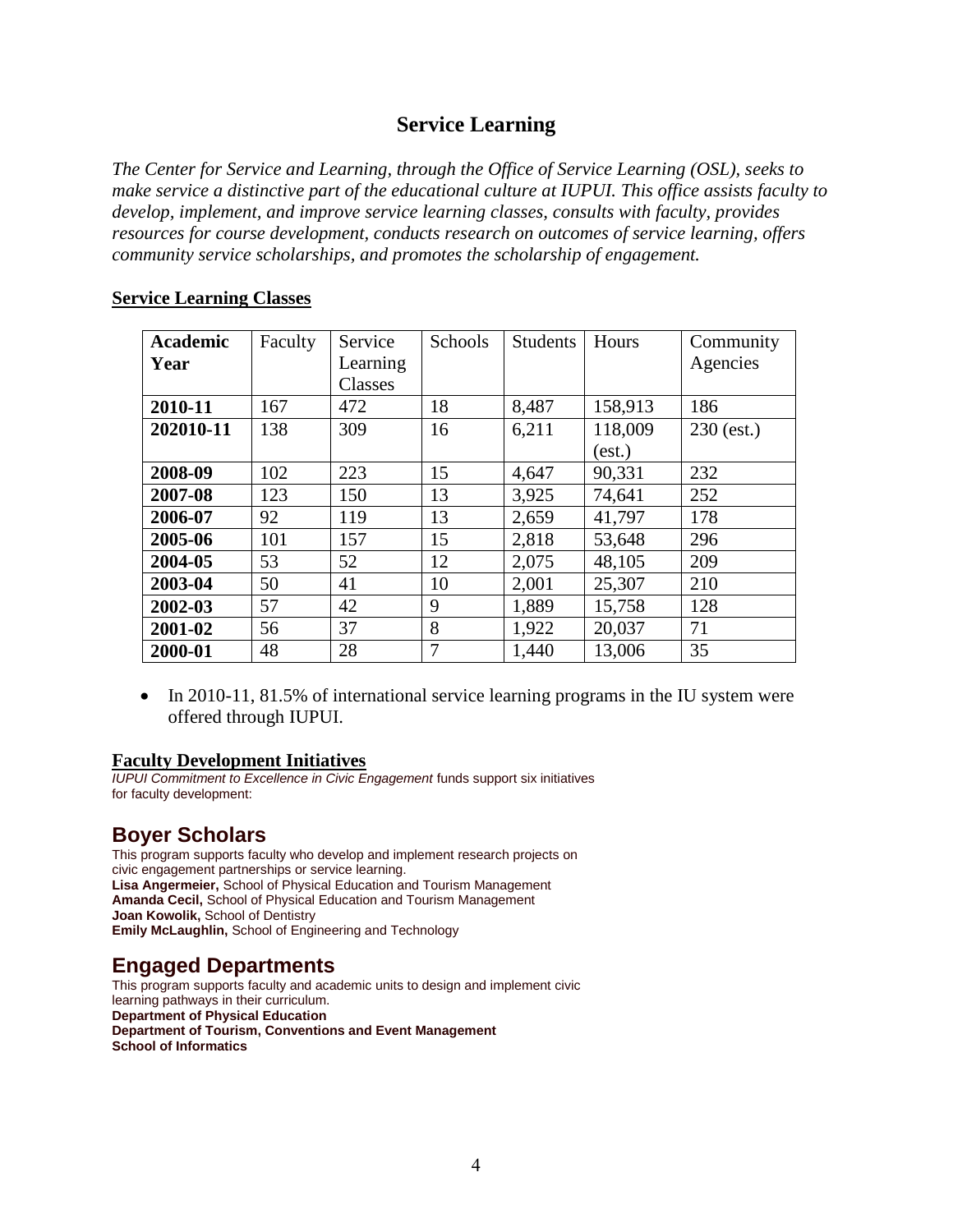## **Faculty Community Fellows**

This program empowers faculty to refine service learning practices and to develop transformative partnerships with community partners on the Near Westside of Indianapolis. **Enrica Ardemagni**, School of Liberal Arts, World Languages and Cultures

**Paula Differding**, Herron School of Art & Design, Visual Communication **Marci Littlefield**, School of Liberal Arts, Sociology **Darrell Nickolson**, School of Engineering and Technology **Nancy Young,** School of Dentistry, Dental Hygiene

## **Service Learning First-Year Faculty Fellows**

This program supports faculty to enhance their ability to design courses and facilitate the academic, civic, and professional development of students using best practices in service-learning. **Jamie Clougher**, Kelley School of Business **Maureen Kinney**, Kelley School of Business **Darrell Nickolson**, School of Engineering and Technology

## **Faculty Liaisons in Service Learning**

This program supports faculty to develop as leaders and change agents to advance service learning and civic engagement within their schools. **Enrica Ardemagni**, School of Liberal Arts, World Languages and Cultures **Jacqueline Blackwell**, School of Education **Jan Cowan**, School of Engineering and Technology **Edgar Huang**, School of Informatics **Angeles Martinez-Mier**, School of Dentistry **Kathleen Stanton**, School of Physical Education and Tourism Management

## **Themed Learning Community Institute (TLC) on Civic Engagement**

The Institute supports TLC Instructional teams to use service-learning pedagogy to integrate civic and academic learning across linked first year courses. **Partick Gee**, School of Engineering and Technology **Lynn Jettpace**, School of Liberal Arts, English **& Janet Meyer**, School of Engineering and Technology *"Engineering Energizing the Future Through Words and Actions"* **Cynthia Williams**, School of Science, Psychology **& Bethany Neal Beliveau**, School of Science, Psychology *"Psychology: Mind and Body Connection"*

#### **Additional Initiatives:**

- The Center for Service & Learning co-hosted (with Indiana Campus Compact) the 2011 Service Learning Institute, to assist faculty members from across the country in developing service learning curriculum. This academy was attended by 32 national and international scholars.
- In response to growing opportunities offered by ePortfolio, Web2.0, and other social media, CSL hired a full-time Instructional Technology Specialist to assist faculty and students with learning technology in the context of service learning and community engagement.
- Integrative Department Grant (ePortfolio Project): The Center for Service & Learning began development and implementation of ePortfolio methodology to collect data on student civic learning outcomes. Major activities included: development of matrices for faculty and student civic learning reflections; recruiting faculty to be part of an ePDP (Personal Development Plan) Civic Learning Working Group; creating structures to make civic learning more visible in the PDP; and conducting general faculty workshops on designing curriculum and reflections around civic learning in the PDP.
- This year CSL increased our emphasis on professional development support for Service Learning Assistants by offering new workshops on reflection, peer mentoring, fundraising, grant writing and developing their own professional eportfolio.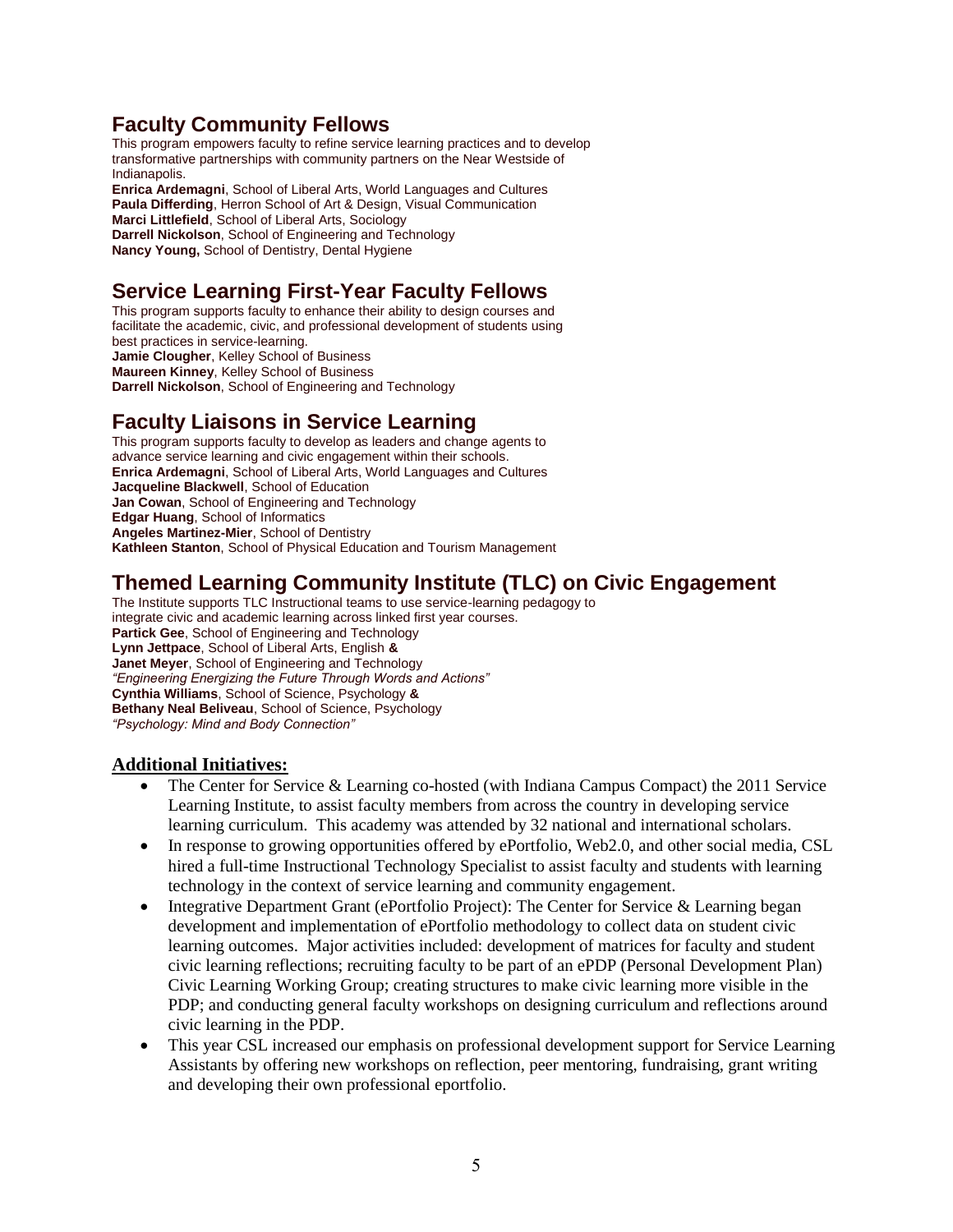#### **Sam H. Jones Community Service Scholarship Program**

This marks the 18th year that IUPUI has funded a service-based scholarship program. The mission of the Sam H. Jones Community Service Scholarship program is (a) to recognize students for previous service to their high school, campus, or community, and (b) to support the continued community involvement of students in educationally meaningful service and leadership activities. Goals of the program are to retain students at IUPUI, support academic achievement and success, provide opportunities for involvement in community service, and promote leadership development. During the 2010-11 academic year, 397 scholarships (\$649,069) were awarded to 229 students who provided an estimated 39,738 hours of service to IUPUI and the Indianapolis community. These include:

#### *Freshman Service Scholarships (15 @ \$1,500 per semester = \$43,500)*

Recognizes entering students who have successfully demonstrated a commitment of service to their high school and/or community. Students enroll in a service learning class (B104 Psychology as a Social Science), contribute three hours of service a week at a community agency, attend monthly meetings, and participate in group service projects.

#### *Community Service Scholarships (15 @ \$1,750 per semester = \$52,500)*

Recognizes continuing IUPUI students who have demonstrated service to the campus or community. Students volunteer four hours each week at a community agency and enroll in a service learning class (PHST P330: Community Service Seminar).

*Community Service Leaders* **and** *Associates (15 @ \$1,000 to \$2,000 per semester = \$55,000)*

Recognizes former Community Service Scholars for their academic achievement and exemplary service to the community and campus. Service Scholars contribute 10 hours of service per week, and Associates serve 5 hours per week throughout the school year.

- *Service Learning Assistantships (123 @ \$300 to \$4,500 per semester = \$281,900)* Recognizes students who have successfully completed a service learning class and are chosen by a service learning professor as an assistant to implement and involve others in a service learning class. Service hours vary, but average 10 hours per week per student.
- *America Reads and Counts Scholarships (12 @ \$1,875 to \$2,125 per semester = \$46,000)* Recognizes America Reads tutors as site leaders at tutoring sites where they serve as team leaders, schedule meetings with other site tutors, and attend monthly meetings with program coordinators. Students serve 6 hours per week for 30 weeks of the year.

#### *Fugate Scholarships (12 @ \$3,500 per semester = \$43,495)*

Recognizes students for community outreach and liaison positions between the university and neighborhood organizations. Students work 6 hours per week with the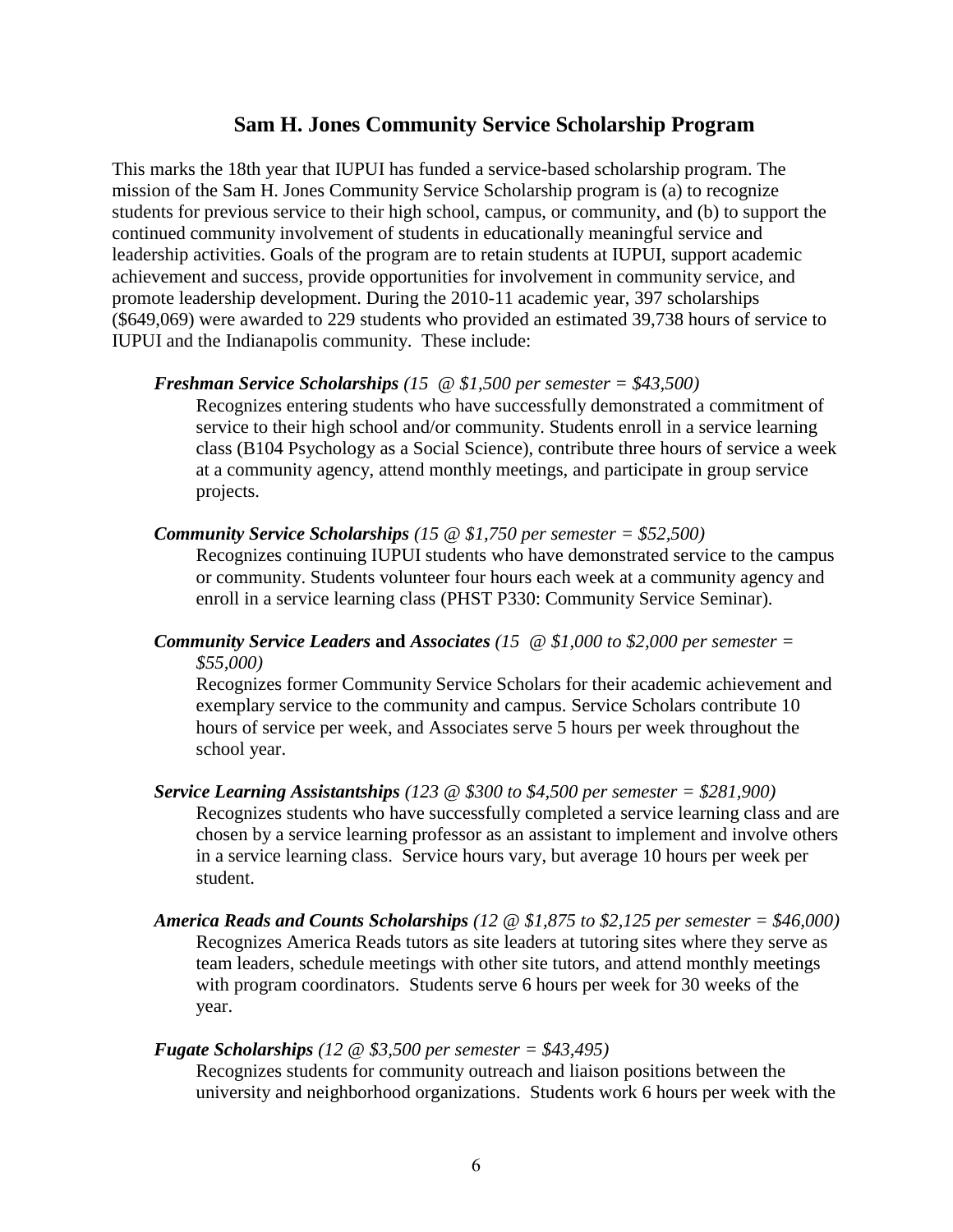George Washington Community Schools, providing tutoring and information on college access through the scholarship program.

*Service Corps (10 @ \$750 per semester = \$13,500)*

Recognizes IUPUI students who have demonstrated leadership skills and a commitment to serving the community. Students serve 7 hours per month as site leaders for campus wide service events.

*Democracy Plaza (7 @ \$1,000 to \$2,000 per semester = \$21,000)*

Students in this program serve a minimum of 10 hours per week organizing activities related to the Democracy Plaza at IUPUI. Activities include leading Pass the Mike discussion forums around political issues, working with faculty to develop class-led discussion forums, and posting discussion items on public chalkboards.

#### *Community Partner Scholars (15 @ \$600 to \$2,000 per semester = \$41,225)*

Students in this program serve 10 hours per week IUPUI campus liaisons to the Indianapolis community. The Community Partner Scholars engage in activities to assist community partners in meeting their missions while serving as student advocates for civic engagement on the IUPUI campus. Near West community partner sites are chosen based on their established relationship with IUPUI and their involvement in supporting the campus mission of civic engagement.

#### *Alternative Break Leaders (8 @ \$500 per semester = \$7,250)*

Alternative Break Trip Leaders are students that have participated in at least one Alternative Break trip and who are interested in planning, implementing, and leading an Alternative Spring Break trip. Students are trained on best practices, reflection, planning, and group building to help them both grow as students and as active citizens. Each student plans one trip for 12 participants.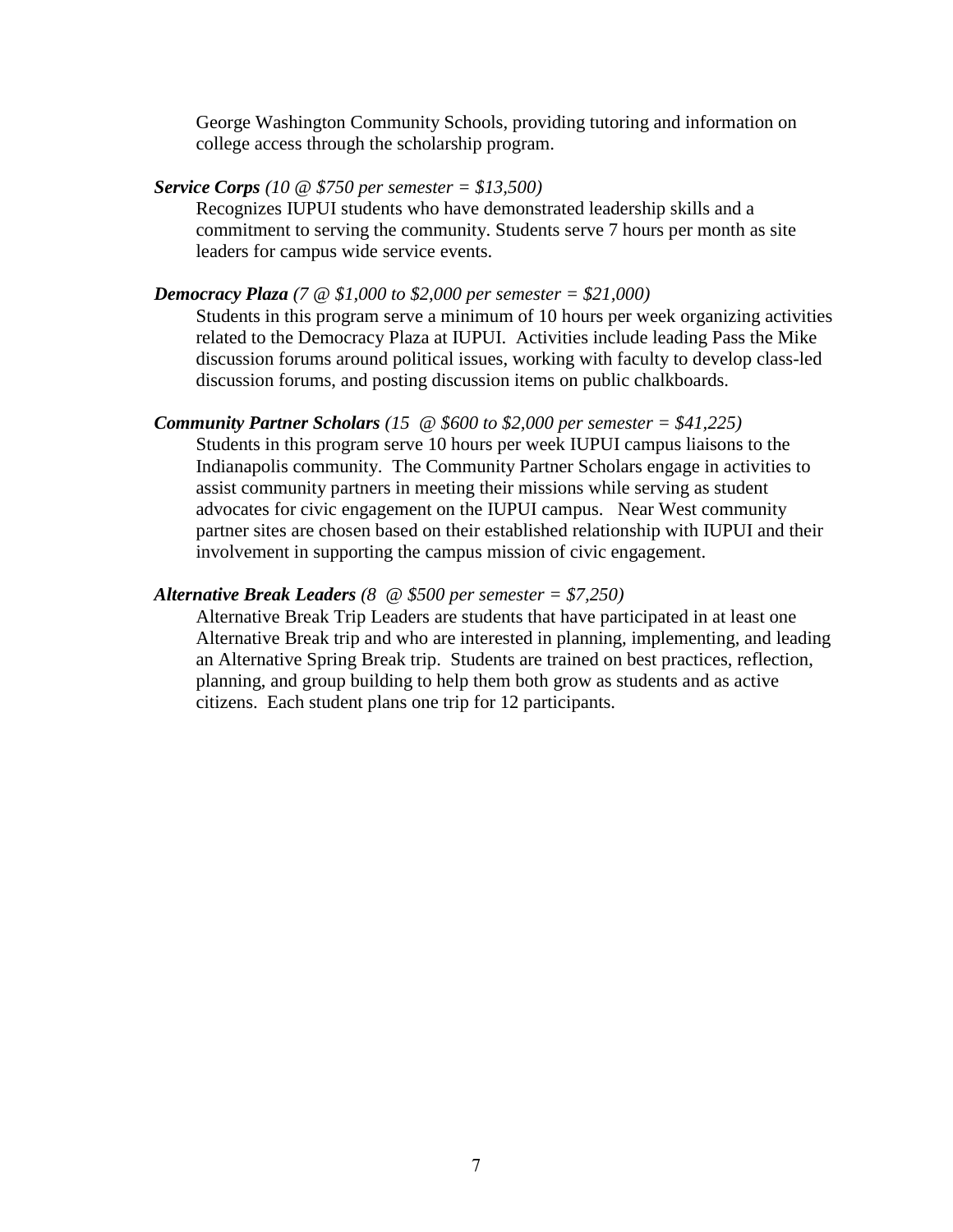## **Community Service**

| 2010-2011 OCS DATA                                          |                  |                |                      |              |              |                |            |                |  |
|-------------------------------------------------------------|------------------|----------------|----------------------|--------------|--------------|----------------|------------|----------------|--|
|                                                             |                  |                |                      |              |              |                | <b>Svc</b> | <b>Event</b>   |  |
| <b>EVENTS</b>                                               | <b>Undergrad</b> | <b>Grad</b>    | <b>Faculty/Staff</b> | <b>Guest</b> | <b>Total</b> | <b>Sites</b>   | <b>Hrs</b> | <b>Hrs</b>     |  |
| <b>Learning Communities</b><br>Service Projects *           |                  |                |                      |              | 0            | 0              |            |                |  |
| Learning Communities<br>Presentations *                     | 495              |                |                      |              | 495          |                |            |                |  |
| <b>Bridge Service Day</b>                                   | 70               | $\overline{2}$ | 3                    |              | 75           | $\overline{2}$ | 450        | 6              |  |
| <b>Faculty Learning Project</b>                             | $\mathbf{1}$     |                | 7                    |              | 8            | $\mathbf{1}$   | 21         | 3              |  |
| <b>IUPUI Blood Drive</b>                                    | 16               | $\overline{2}$ | 16                   |              | 34           | $\mathbf{1}$   | 128        | 4              |  |
| Fall Involvement Expo                                       | 401              | 21             | 13                   | 82           | 517          | 48             |            | $\overline{2}$ |  |
| Day of Caring                                               | 329              | 11             |                      |              | 340          | 12             | 1880       | 5              |  |
| Service and the City                                        | 42               | 3              | 3                    |              | 48           | 7              | 384        | 8              |  |
| <b>Fall Alternative Break</b>                               | $\overline{7}$   | $\mathbf{1}$   | $\mathbf{1}$         |              | 9            | $\mathbf{1}$   | 540        | 60             |  |
| Make A Difference Day                                       | 80               | 3              | $\mathbf{1}$         |              | 84           | 4              | 420        | 5              |  |
| Hunger and<br>Homelessness Week*                            | 15               |                |                      |              | 15           | 9              |            |                |  |
| World AIDS Day*^                                            |                  |                |                      |              | $\mathbf 0$  | $\overline{7}$ |            | $\overline{4}$ |  |
| <b>SOLE Conference</b>                                      | 10               |                | $\overline{2}$       |              | 12           | $\mathbf{1}$   | 72         | 6              |  |
| Dr. Martin Luther King, Jr.                                 |                  |                |                      |              |              |                |            |                |  |
| Day of Service                                              | 254              | 18             | 57                   | 60           | 389          | 26             | 1945       | 5              |  |
| <b>Alternative Spring Break</b>                             | 46               | 5              | 5                    |              | 56           | $\overline{7}$ | 6720       | full<br>week   |  |
| Jaguars in the Street*                                      | 210              | 15             |                      |              | 225          | 16             | 725        |                |  |
| <b>Global Youth Service Day</b>                             | 25               | 0              | $\mathbf{1}$         | 73           | 99           | $\overline{2}$ | 594        | 6              |  |
| Cesar Chavez Day of<br>Service                              |                  |                |                      |              | 0            | 5              | 400        | 4              |  |
| Color Your City                                             | 12               | 0              | $\mathbf{1}$         | 5            | 18           | $\mathbf{1}$   | 90         | 5              |  |
| <b>Bittersweet Service Event</b>                            |                  |                |                      |              | 0            | $\mathbf{1}$   | 168        | 4              |  |
| Assistance for CP's                                         |                  |                |                      |              | $\mathbf 0$  |                |            |                |  |
| <b>Scholar Retreat</b>                                      | 52               |                |                      |              | 52           | $\mathbf 1$    |            | 19             |  |
| <b>Community Service</b><br>Scholars                        | 15               |                |                      |              | 15           | 10             | 1800       | 120            |  |
| Freshman Service                                            |                  |                |                      |              |              |                |            |                |  |
| Scholars                                                    | 13               |                |                      |              | 13           | $\overline{2}$ | 1092       | 84             |  |
| <b>TOTALS</b>                                               | 2093             | 81             | 110                  | 220          | 2504         | 164            | 17429      | 123            |  |
| <b>ALL</b>                                                  |                  |                |                      |              |              |                |            |                |  |
| * Totals are combined<br>from several events                |                  |                |                      |              |              |                |            |                |  |
| <b>^Didn't track individuals</b><br>due to need for privacy |                  |                |                      |              |              |                |            |                |  |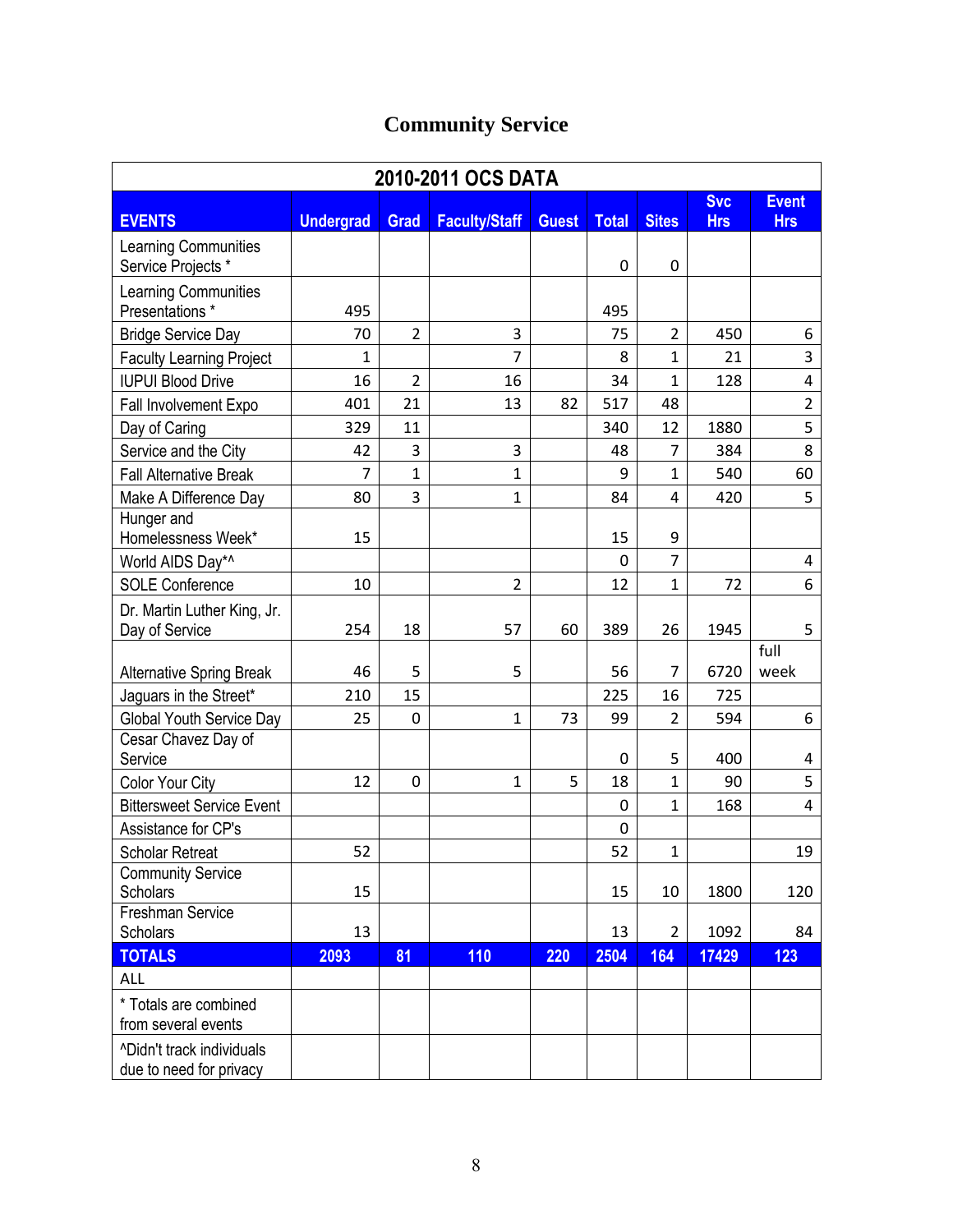- The Office of Community Service sponsored 37 campus-wide service events, such as MLK Day of Service, Jaguars in the Streets, Hunger and Homelessness Week, and World AIDS Day. These events engaged over 2,500 students, faculty, staff and community members in 17,704 hours of service to 164 community partners.
- CSL staff worked with Fraternity and Sorority Life and the Heifer International Student Organization, leading 65 students and staff on Alternative Break trips to 8 different locations. These volunteers provided 6,750 hours of service focused on social justice issues surrounding community development, race relations, environmentalism, hunger and homelessness, and disaster relief.
- Jaguars in the Streets, a collaboration between CSL and the Office of Community Relations, hosted 16 events in 2010-11. This year 225 students, faculty and staff donated 725 hours of service at 16 sites, working around various social issues such as health, education, environment and poverty.
- The Office of Community Service sponsored the first World AIDS Day event this past year with tremendous success. The event brought 19 community partners from 7 organizations sharing about their work, 26 individuals were tested for HIV, a speaker shared information about HIV/AIDS awareness and over 236 individuals came through the fair to become aware of HIV/AIDS issues.
- Events such as the MLK Day of Service and Cesar Chavez Day of Service are IUPUI traditions that focus on civil rights and the celebration of diversity. In 2011, 400 students, staff, and faculty served at 26 service sites across Indianapolis through the Martin Luther King Jr. Day of Service. Five new service partners were identified and 35 student leaders led others in 1,945 hours of service to their community.
- In collaboration with the community partner, La Plaza, the Office of Community Service hosted the 3rd annual Color Your City event focused on bringing High School youth, predominantly Latino/a, to IUPUI to learn about higher education and the importance of community service. Participants listened to a panel of current students and worked together with college students volunteering at a local park.
- Resources are offered to students, faculty, and staff who are seeking educationally meaningful community service projects. Support includes a weekly volunteer e-newsletter with 4,342 subscribers, online and in-person consultation meetings, presentations to academic courses, and development of volunteer projects for faculty.
- In 2010-11, there were 24 presentations for approximately 500 students and faculty in 4 IUPUI schools. Topics included the RISE Initiative, how to plan an effective service event, basics of community service, and social responsibility.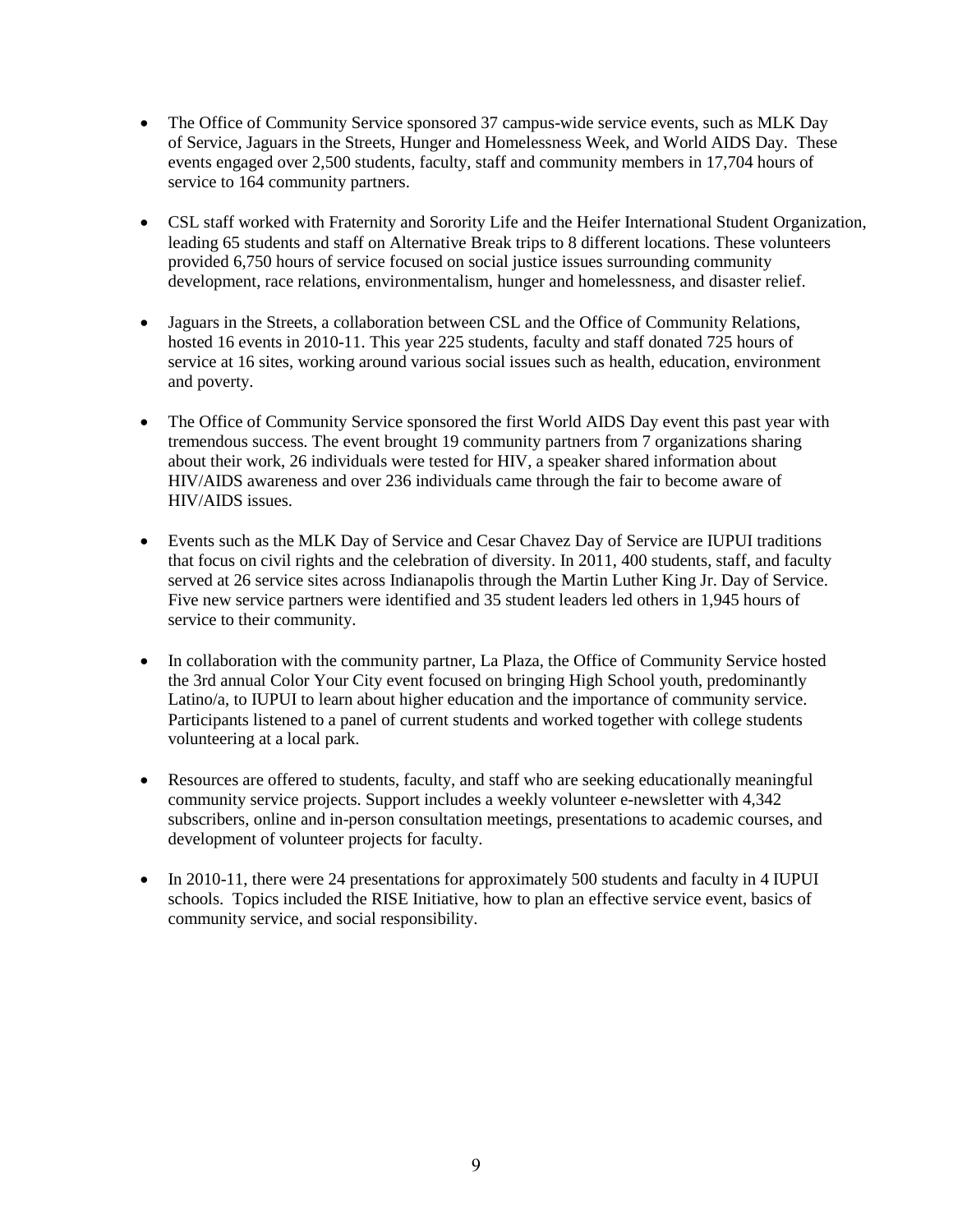## **Neighborhood Partnerships**

- Two Sam H. Jones Scholarship Programs
	- o Daniel Fugate Scholars This scholarship began in the October of 2006. It is part of a larger Learning Communities Initiative at George Washington Community School (GWCS). College students implement various college preparatory curricula to student's grades  $5 - 12$  at the school or at various sites where students will matriculate to GWCS. IUPUI students and students from other college serve as Service Scholars. There were 12 scholars that participated in this program per semester in 2010-11.
	- o Community Partner Scholars This program serves as an IUPUI campus liaison to the Indianapolis community. The Community Partner Scholars will engage in activities to assist community partners in meeting their missions while serving as student advocates for civic engagement on the IUPUI campus. Community partner sites are chosen based on their established relationship with IUPUI and their involvement in supporting the campus civic engagement mission. A total of 15 students received this scholarship in 2010-11.
- One Faculty Program, in partnership with Office of Service Learning:
	- o Faculty Community Fellows To create an impact in the NearWest Quality of Life plan, the IUPUI Center for Service and Learning committed to reallocating dollars for faculty engagement in the Near Westside community. Five Faculty Community Fellowships were awarded from 4 IUPUI schools in 2010-11.

|                                                        |                                                                                                  | <b>Community</b>                                                                                                                            |                            | 1-3 key                                                                                                                                                                                                                                  |
|--------------------------------------------------------|--------------------------------------------------------------------------------------------------|---------------------------------------------------------------------------------------------------------------------------------------------|----------------------------|------------------------------------------------------------------------------------------------------------------------------------------------------------------------------------------------------------------------------------------|
| <b>Activity/Program</b>                                | <b>Description</b>                                                                               | <b>Partners</b>                                                                                                                             | # participants             | outcomes/highlights:                                                                                                                                                                                                                     |
| Central Indiana<br>Community<br><b>Schools Network</b> | Local<br>network of<br>stakeholders<br>in the<br>community<br>schools<br>movement-<br>bi-monthly | Indianapolis Public<br>Schools -<br>community<br>schools, Bridges to<br>Success, City of<br>Indianapolis-<br>charter<br>coordinator, United | 15<br>community<br>3 IUPUI | Network agreed to keep<br>working towards completing<br>tasks on plan -however ONP<br>will no longer coordinate<br>"extra" meetings for the<br>school coordinators and will<br>instead integrate into an<br>existing coordinator meeting |
|                                                        | meetings                                                                                         | Way of Central<br>Indiana, USA Funds                                                                                                        |                            | at GW.<br>Applied to University of<br>Pennsylvania to become a<br><b>Regional Training and</b><br><b>Technical Assistance Center</b><br>Site for University-Assisted<br><b>Community Schools</b>                                         |

#### **Other Community Involvement:**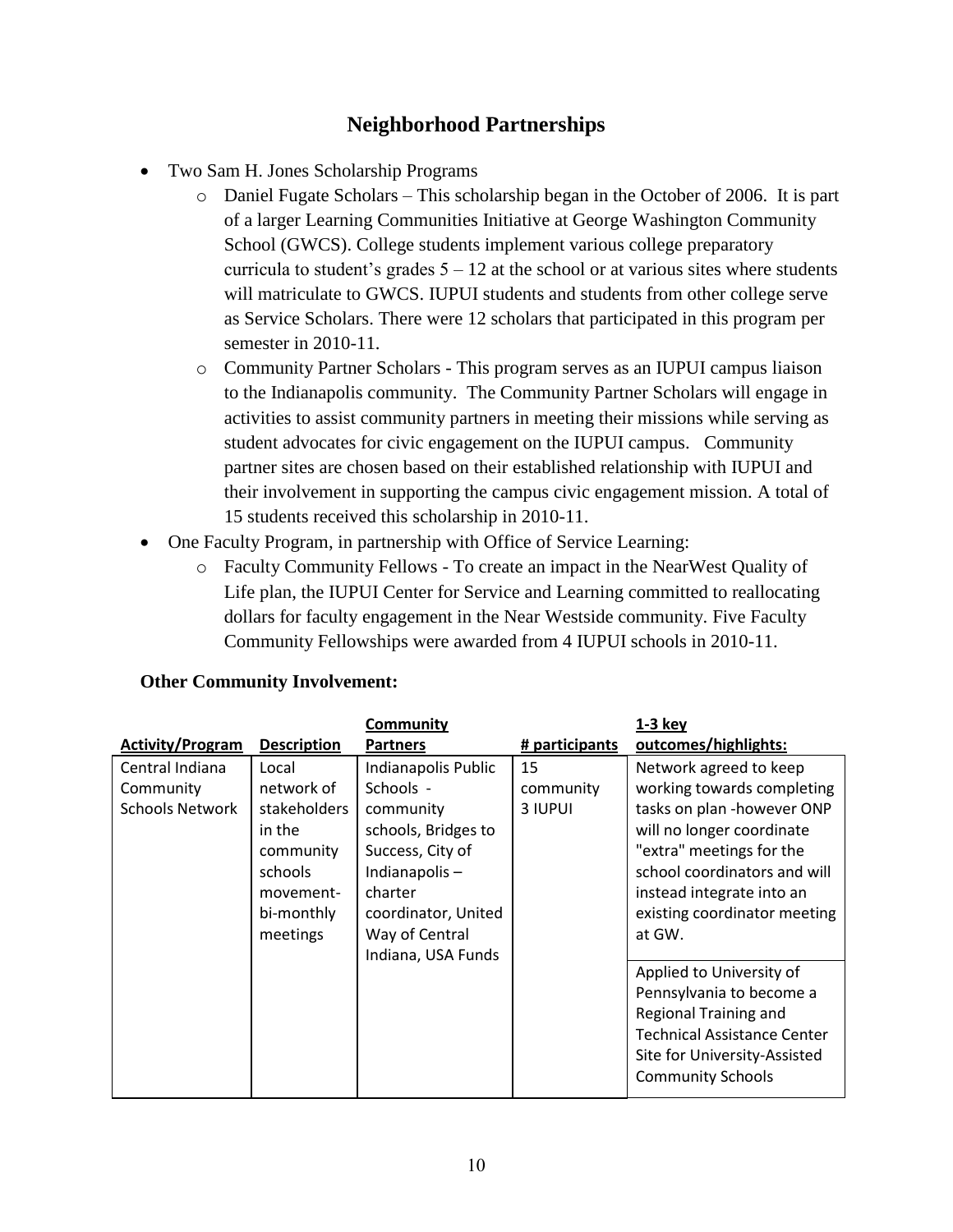| <b>Growing Near</b><br>West | Program<br>integrating<br>strategies to<br>address the<br>Near West<br>food desert,<br>including<br>community<br>gardening<br>and urban | <b>Growing Places</b><br>Indy        |                         | 2 Herron classes helped with<br>the planning and brand<br>development for th gardens<br>Relationship established<br>with Central Greens to start<br>an Urban Farm and large<br>scale compost as part of the<br>new development of the<br>site. |
|-----------------------------|-----------------------------------------------------------------------------------------------------------------------------------------|--------------------------------------|-------------------------|------------------------------------------------------------------------------------------------------------------------------------------------------------------------------------------------------------------------------------------------|
|                             | farming.                                                                                                                                | <b>NearWest</b><br>Collaborative     |                         | MSW student secured many<br>non-profit and for-profit<br>relationships which resulted<br>in donations for the 4 pilot<br>community gardens this<br>year.                                                                                       |
| Near West                   | Network to                                                                                                                              | Main NW partners                     | Varies from             |                                                                                                                                                                                                                                                |
| Steering                    | address                                                                                                                                 | including:                           | month to                |                                                                                                                                                                                                                                                |
| Committee                   | issues that<br>affectquality                                                                                                            | Hawthorne<br>Community Center,       | $month -$<br>working to |                                                                                                                                                                                                                                                |
|                             | of life in the                                                                                                                          | Haughville Library,                  | revamp                  |                                                                                                                                                                                                                                                |
|                             | <b>Near West</b>                                                                                                                        | GW, Christamore                      | quality of life         |                                                                                                                                                                                                                                                |
|                             |                                                                                                                                         | House, Westside                      | plan for the            |                                                                                                                                                                                                                                                |
|                             |                                                                                                                                         | Development                          | area this past          |                                                                                                                                                                                                                                                |
|                             |                                                                                                                                         | Corporation, NW<br>residents, others | year.                   |                                                                                                                                                                                                                                                |
| Near West                   | <b>Health Fair</b>                                                                                                                      |                                      | 25 IUPUI                |                                                                                                                                                                                                                                                |
| <b>Health Fair</b>          | coordinated                                                                                                                             | <b>NearWest</b>                      | 75                      |                                                                                                                                                                                                                                                |
|                             | by ONP                                                                                                                                  | Collaborative                        | Community               |                                                                                                                                                                                                                                                |
|                             | work-study                                                                                                                              | Many others that                     |                         |                                                                                                                                                                                                                                                |
|                             | student and<br>Near West                                                                                                                | set-up booths,                       |                         |                                                                                                                                                                                                                                                |
|                             | volunteers                                                                                                                              | activities, etc at the<br>event      |                         |                                                                                                                                                                                                                                                |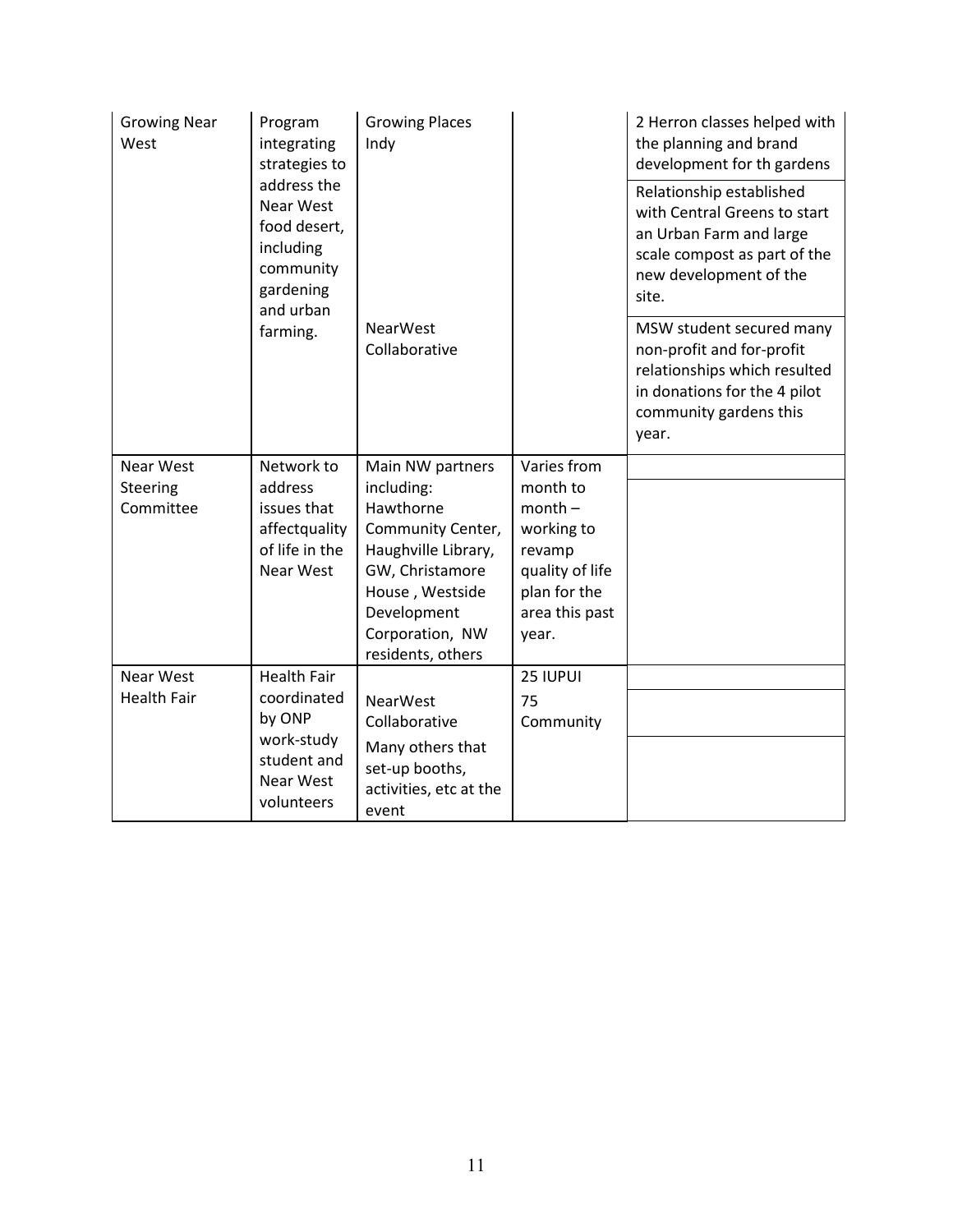## **Community Work Study**

The America Reads\*America Counts tutoring program (AR\*AC) is a federal initiative aimed at increasing reading and math competency among America's youth to ensure success in high school, college, and beyond. Through the use of Federal Work-Study Funds, IUPUI is able to place eligible college students as Reading and Math tutors who work to boost the literacy and math confidence and academic performance of struggling students at no cost to the school or the students. AR\*AC provides one-on-one and small group tutoring at ten community sites, including Indianapolis Public Schools and community centers.

#### **America Reads / America Counts Team Leaders**

- o 12 total awards
- o 2 Male
- o 10 Female
- o 10 Caucasian
- o 2 Hispanic
- o All—18-25 years old

#### **America Reads\*America Counts Coaches**

- o 102 IUPUI students participated as coaches
- o 363 youth served
- o 10 sites
- o 11,311 Hours of service provided
- o 82% of America Counts students improved in math, based on teacher and coach feedback
- o 81% of America Reads students improved in reading, based on teacher and coach feedback
- o 22 male coaches
- o 80 female coaches
- o 57 Caucasian
- o 6 Hispanic
- o 16 African-American
- o 23 other race
- o 12 over 25 years old
- o Total Federal Work-Study earned by AR/AC Coaches: \$118,462
- o AR/AC Coaches--Percentage of total Federal Work-Study: 5.93%

#### **Total Community Work-Study (includes America Reads\*America Counts"**

- o Total # of participants: 384
- $\circ$  Total # of sites hiring: 50
- o Total amount of money students earned: \$697,117
- o Percentage of Federal Work-Study: 34.9%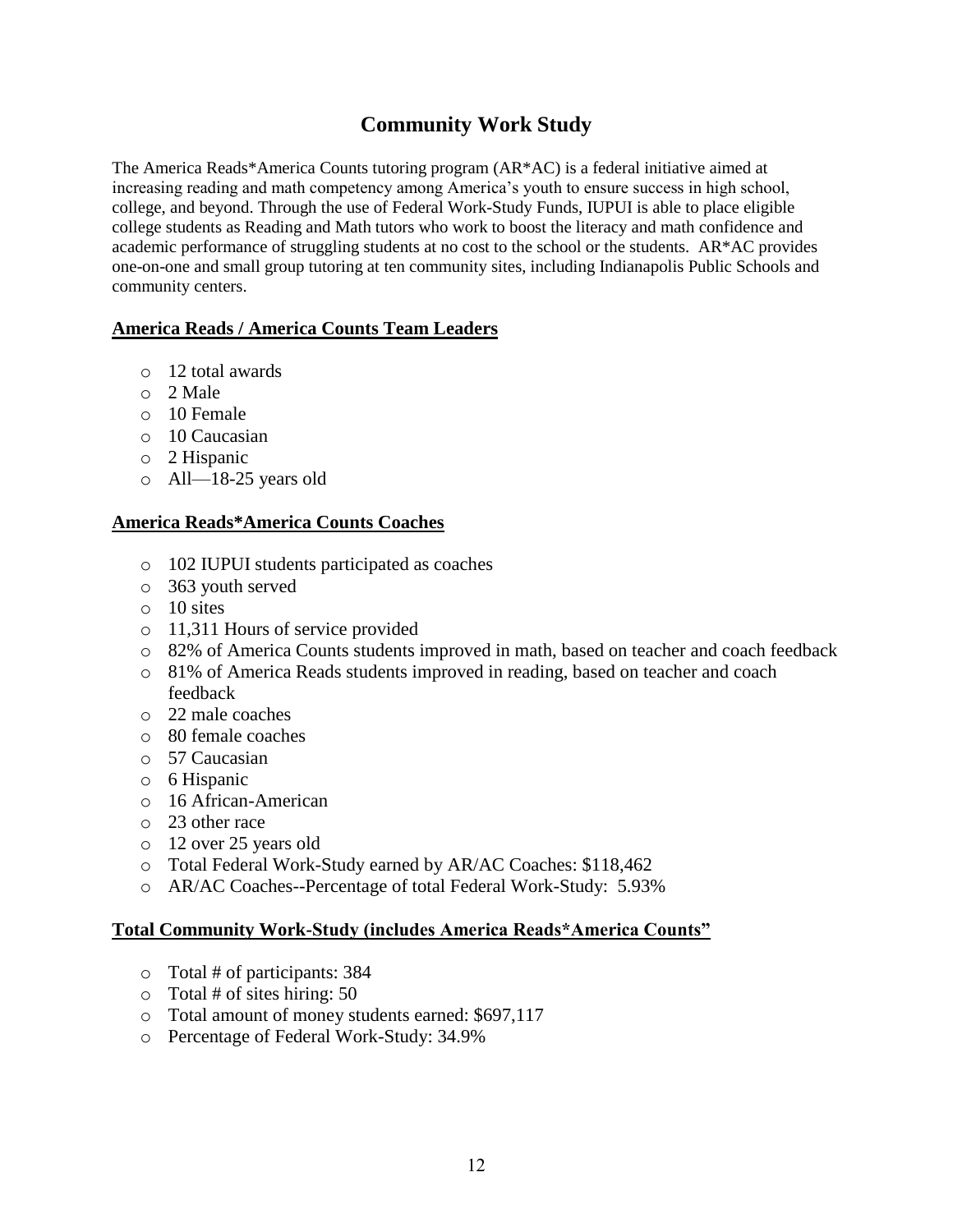## **Research and Scholarship**

In the fall of 2010, the Center for Service Learning Research Collaborative was designated a 5-year Signature Center for IUPUI. This recognition is in response to the achievements realized upon completion of initial 3-year funding under the Signature Centers Initiative Grant Program. IUPUI Signature Centers are recognized for bringing prominence to the campus based on their unique and distinctive research and scholarly activity.

#### **Conferences:**

- The Center for Service & Learning co-hosted (with Indiana Campus Compact) the 2010 annual meeting of the International Association for Research on Service-Learning and Community Engagement (IARSLCE). The conference hosted 404 attendees from 13 countries and 44 states, with a total of 43 international attendees. In addition, 49 IUPUI faculty and staff attended the conference, of which 41 presented on their research. The conference highlighted IUPUI's position as *the* premier institution working on research on service learning and civic engagement.
- CSL co-hosted (with Indiana Campus Compact) the 2011 IUPUI Research Academy. This national seminar, focused on developing faculty research on service learning courses, was attended by 23 scholars from around the nation.
- Organized the Civic Engagement track of the 2010 Assessment Institute, October 2010

#### **Published Research:**

- 1 book published, 2 books in preparation for publication in the IUPUI Series on Service Learning Research
	- o *International Service Learning: Conceptual Models and Research* (2011)
	- o *Service Learning Research: Conceptual Frameworks and Assessment* (in preparation)
	- o *Assessing Student Civic Learning Outcomes from college and Universities* (in preparation)

#### **Research Projects:**

- Civic-Minded Graduate
	- o Developed and piloted narrative sub-prompts, revised rubric
	- o Validation study with Dr. Leslie Ashburn-Nardo of the Psychology Department, using the Implicit Association Technique
	- o Development of the Civic Pathways model of development of civic-minded graduates
- Model for Campus-Community Partnerships
	- o Research continued on a model for partnerships in service learning and civic engagement. Two research articles describe a structural and conceptual framework and a scale designed to assess the quality of campus-community partnerships.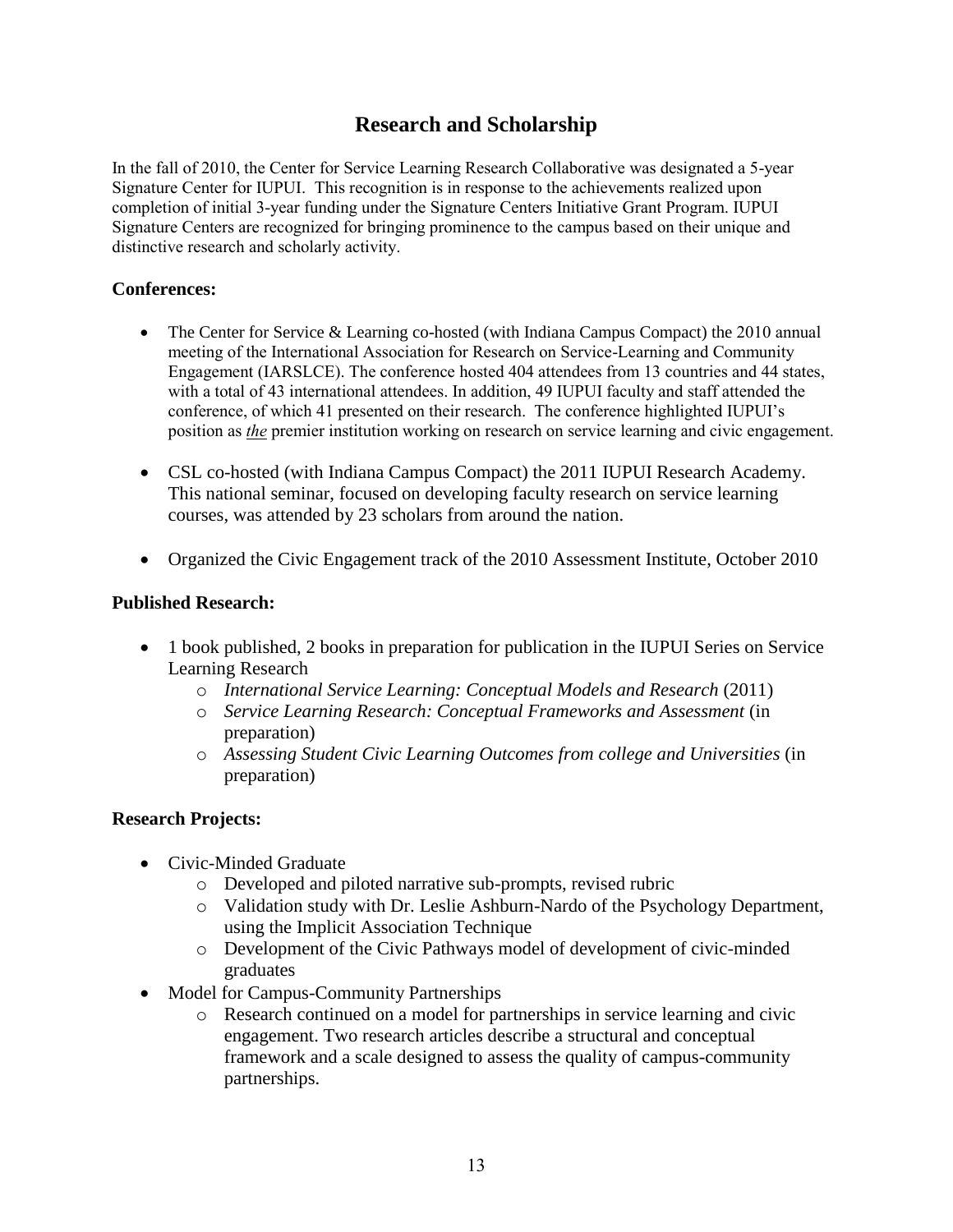## **Awards**

#### *Campus Awards:*

- The 2010 edition of **America's Best Colleges** from *US News and World Report* listed IUPUI as one of the top universities in the nation with outstanding service-learning programs. IUPUI has received this recognition annually since 2002.
- IUPUI was named to the **2010 President's Higher Education Community Service Honor Roll with Distinction** by the Corporation for National and Community Service. Selection to the Honor Roll constitutes recognition from the highest levels of the federal government for the campus commitment to service and civic engagement.

#### **Community Award:**

• The Community Heights Neighborhood Association received the 2010 Chancellor's Community Award for Excellence in Civic Engagement

| School/Unit             | <b>Department</b> | <b>Name</b>          | <b>Position</b> | <b>Award Type</b>                                                                                                                                              |
|-------------------------|-------------------|----------------------|-----------------|----------------------------------------------------------------------------------------------------------------------------------------------------------------|
| Acad. Affairs           | Ctr Svc & Lrng    | Patty Mathison       | staff           | <b>Outstanding IUPUI</b><br>Woman Leader,<br>City Year Alumni<br><b>Comcast Award</b><br>Finalist, I-Care<br>Award for the 3rd<br>Year (previously<br>21 Club) |
| Acad. Affairs           | Ctr Svc & Lrng    | Libby Laux           | staff           | <b>Inspire Award</b><br>nomination<br>(College Mentors<br>for Kids)                                                                                            |
| <b>Alumni Relations</b> |                   | Danny Kibble         | staff           | <b>IUPUI IMPACT</b><br>Award                                                                                                                                   |
| Informatics             |                   | <b>Susan Tennant</b> | faculty         | <b>RISE Challenge</b><br>Course<br>Development<br>Grant                                                                                                        |
| <b>Liberal Arts</b>     |                   | <b>Gail Plater</b>   | staff           | <b>IUPUI Bepko Spirit</b><br>Award                                                                                                                             |
| <b>Liberal Arts</b>     | Anthropology      | Susan Hyatt          | faculty         | <b>Hiltunen Award</b><br>for Outstanding<br>Contribution to<br>the Scholarship of<br>Engagement                                                                |

#### *Staff, Student, Faculty Awards:*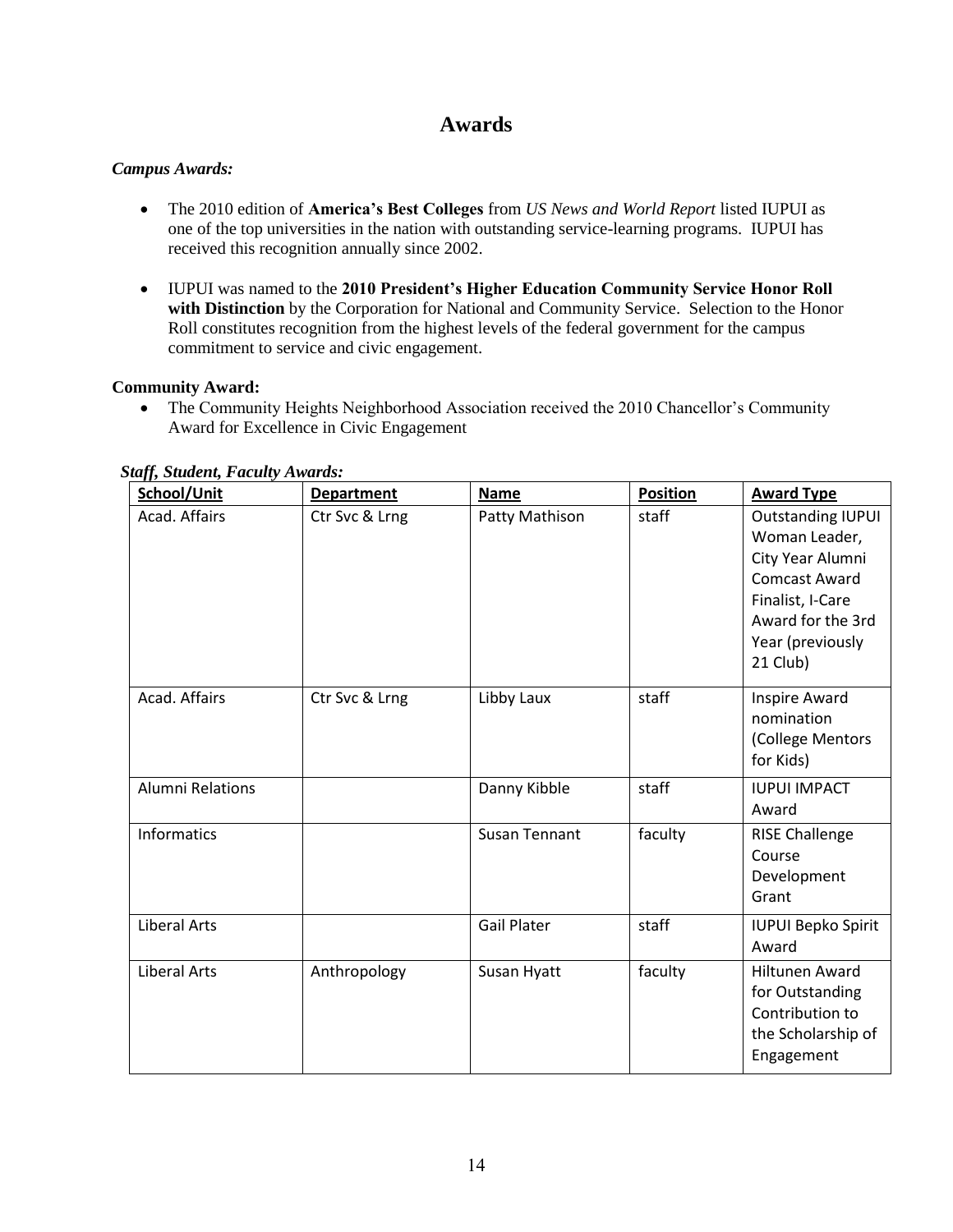| <b>Liberal Arts</b> | POLIS Ctr  | Pamela Blevins<br>Hinkle                                                                                                                                                                                      | staff               | Inspire Award<br>nomination<br>(College Mentors<br>for Kids)                  |
|---------------------|------------|---------------------------------------------------------------------------------------------------------------------------------------------------------------------------------------------------------------|---------------------|-------------------------------------------------------------------------------|
| Medicine            |            | <b>Beth Chaisson</b>                                                                                                                                                                                          | staff               | <b>IUPUI Bepko Spirit</b><br>Award                                            |
| Medicine            |            | Jose Espada                                                                                                                                                                                                   | staff               | <b>IUPUI Bepko Spirit</b><br>Award                                            |
| Medicine            | Pediatrics | Roberta Hibbard                                                                                                                                                                                               | faculty             | Chancellor's<br>Award for<br><b>Excellence in Civic</b><br>Engagement         |
| Science             |            | Kelly Miholic                                                                                                                                                                                                 | staff               | <b>IUPUI Bepko Spirit</b><br>Award                                            |
| Science             | Psychology | <b>Robert Bringle</b>                                                                                                                                                                                         | faculty             | Chancellor's<br>Award for<br>Excellence in<br><b>Teaching Full-Time</b>       |
| Social Work         |            | Meredith Upchurch                                                                                                                                                                                             | graduate<br>student | Albert Schweitzer<br>Fellowship                                               |
| Social Work         |            | Erica Galyean                                                                                                                                                                                                 | Faculty             | <b>RISE Challenge</b><br>Course<br>Development<br>Grant                       |
| <b>SPEA</b>         |            | Sheila Kennedy                                                                                                                                                                                                | Faculty             | Chancellor's<br>Faculty Award for<br><b>Excellence in Civic</b><br>Engagement |
| Univ. College       |            | Jeremy Williams                                                                                                                                                                                               | staff               | Nan Bohan<br>Community<br>Engagement<br>Award                                 |
| Various             |            | Nigam Arora,<br><b>Brittaney</b><br>Humphrey, Adam<br>Miller, Jessie<br>Rodenbeck, Rachel<br>Rehlander, Steven<br>Nestor, Jillian<br>Conley, Cristian<br>Garcia, Claudia<br>Montes-Salinas,<br>Eduardo Nieto, | <b>Students</b>     | Top 100 Award                                                                 |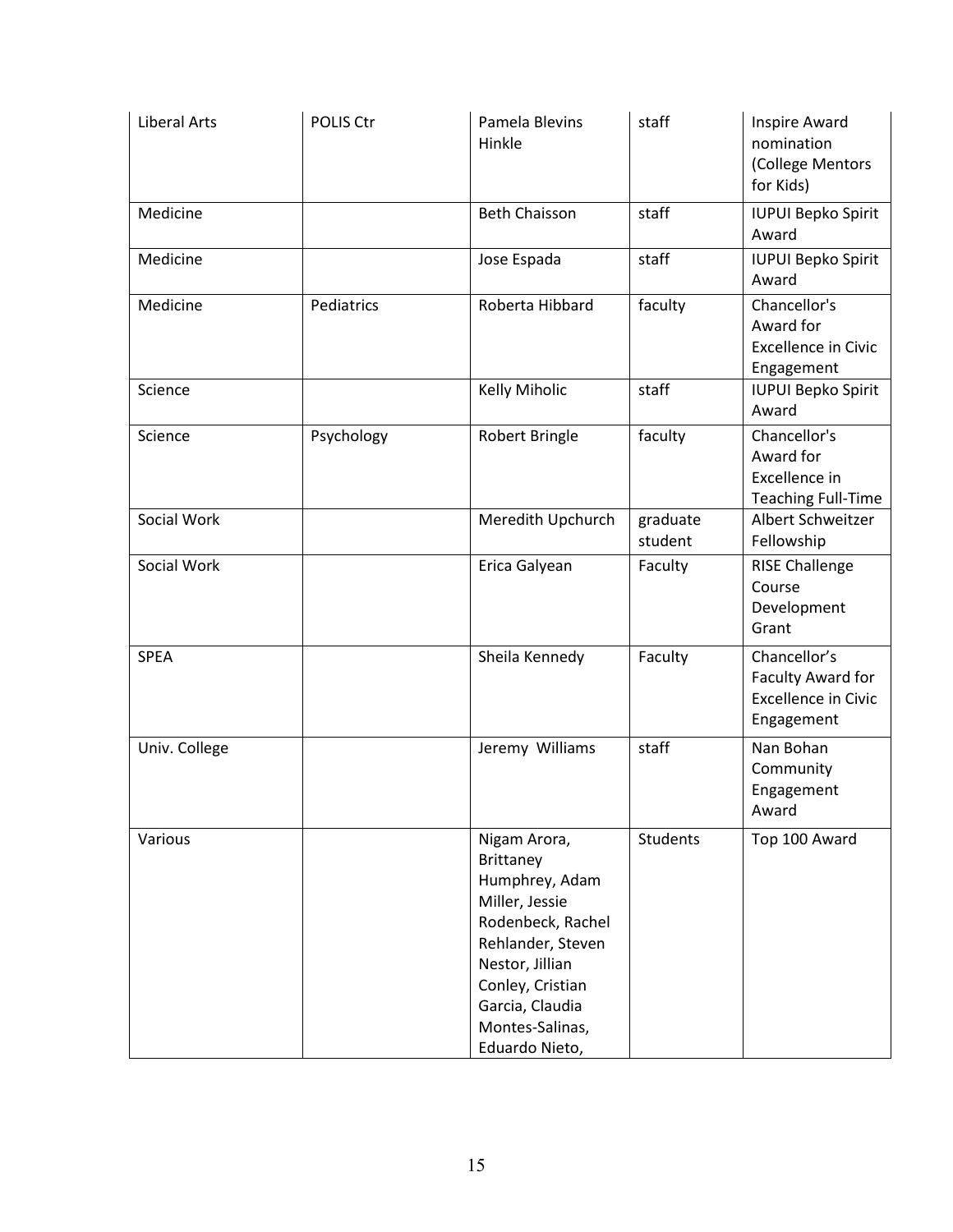| School of Science            | Adam Miller, Jessie<br>Rodenbeck, Rachel<br>Rehlander | <b>Students</b> | Top 10 Award                                              |
|------------------------------|-------------------------------------------------------|-----------------|-----------------------------------------------------------|
| School of Science            | Rachel Rehlander                                      | student         | <b>Top Female</b><br>Student                              |
| <b>School of Engineering</b> | Joseph Spaulding                                      | student         | Anna Melodia<br><b>Building</b><br><b>Community Award</b> |
| Architecture?                | Cristian Garcia                                       | student         | Young Latino<br>Leader Award                              |
|                              | Alternative Break to<br>Selma, AL                     |                 | Outstanding<br>Multicultural<br>Program/Event             |
|                              | <b>Alternative Breaks</b><br>Service Organization     | Student Org.    | Heart of<br>Philanthropy<br>Award                         |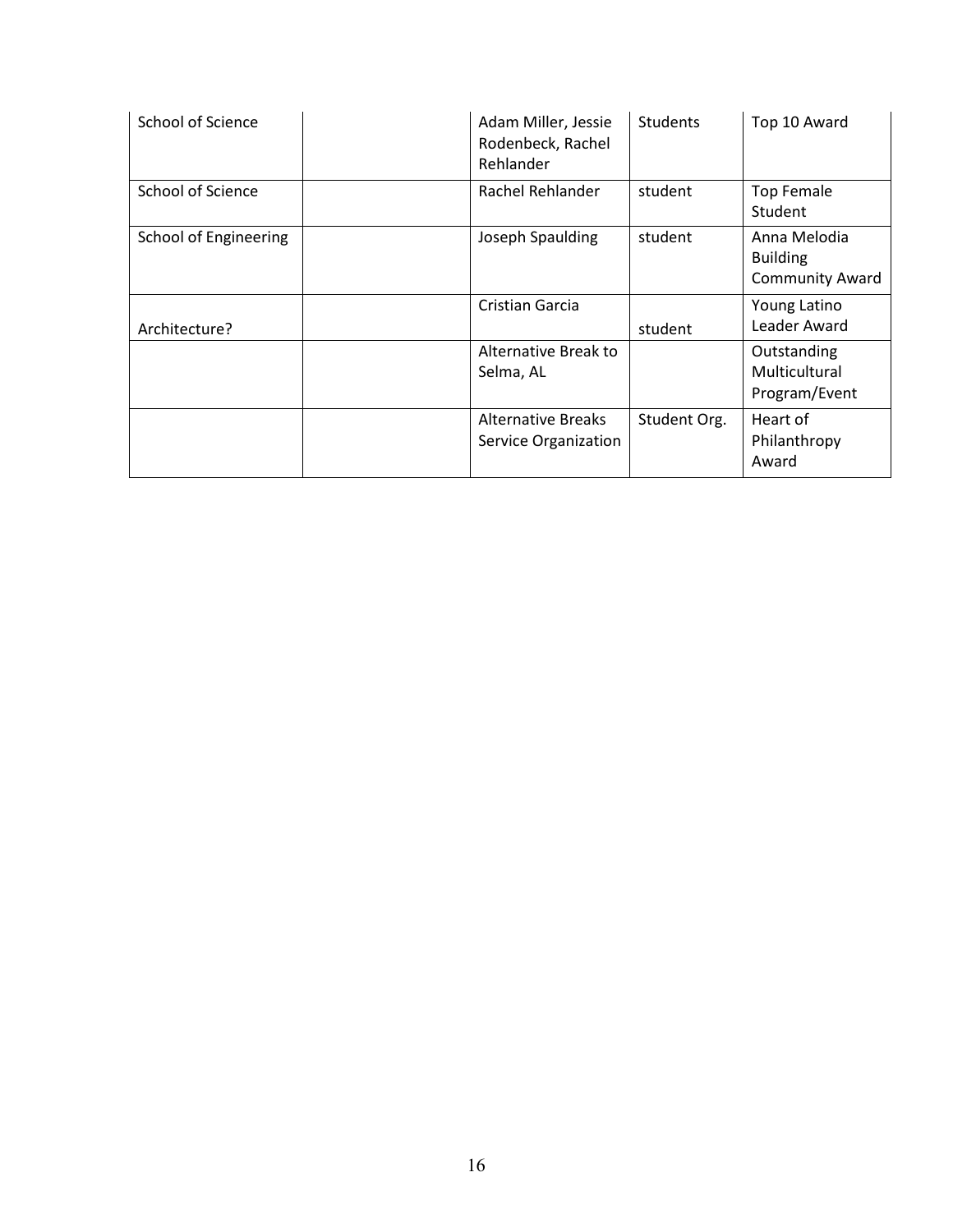## **Grants**

| <b>Funder</b>          | <b>Amount</b>   | <b>Funding period</b> | <b>Purpose</b>                                       |
|------------------------|-----------------|-----------------------|------------------------------------------------------|
| <b>IMIR</b>            | \$<br>9,000.00  | expires 6/31/11       | Interdepartmental Grant (ePortfolio)                 |
| APLGU                  | \$<br>9,500.00  | expires 4/30/11       | Magrath award                                        |
| <b>NCCC</b>            | \$<br>7,050.00  | expires 8/31/11       | MLK Day of Service &                                 |
| <b>Health</b>          | \$<br>5,000.00  | 1/15/2011             | Nursing scholarships                                 |
| Foundation of          |                 |                       |                                                      |
| Greater                |                 |                       |                                                      |
| Indianapolis           |                 |                       |                                                      |
|                        |                 |                       |                                                      |
| <b>PNC Foundation</b>  | \$<br>5,000.00  | expires 7/31/11       | Support AR*AC programing                             |
| <b>ICC CSDE</b>        | 2,250.00<br>Ś.  |                       | support OCS activities FSS retreat & Color Your City |
| <b>ICC ABI</b>         | \$.<br>1,500.00 | expires 6/30/11       | Alternative Break Injative                           |
| <b>ICC Jennerstown</b> | \$<br>882.00    | expires 5/13/11       | Alternative Break trip to Jennerstown                |
|                        |                 |                       |                                                      |
| <b>ICC Perryville</b>  | \$<br>925.00    | expires 4/29/11       | Alternative Break trip tp Perryville                 |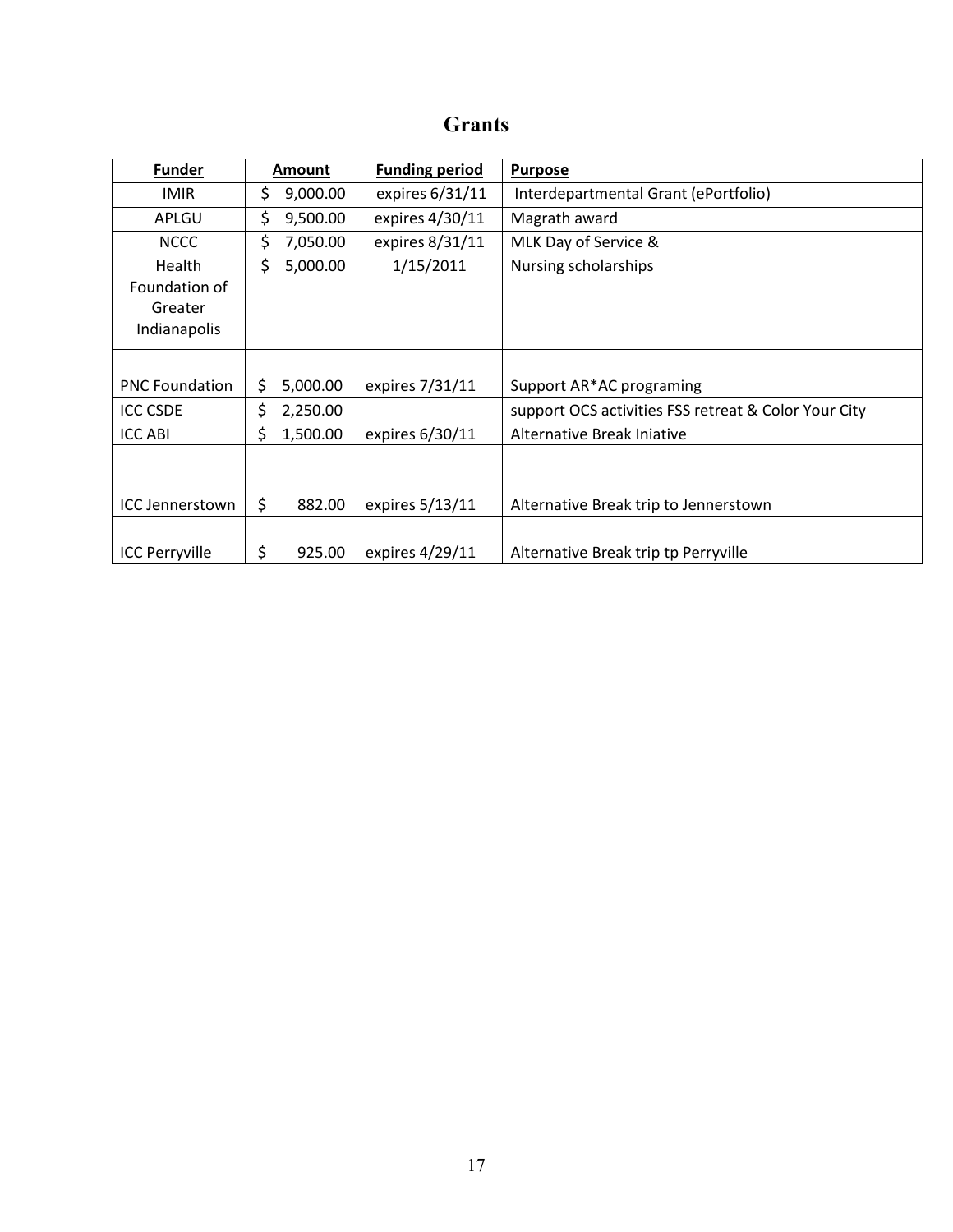#### **Publications and Presentations**

#### **Publications:**

**Steinberg, K.S., & Norris, K.E.** (in press). Assessing civic mindedness. Paper submitted for publication, Diversity and Democracy.

**Steinberg, K.S., Hatcher, J. A., & Bringle, R.G.** (in press). The north star: Civic-minded graduates. Paper submitted for peer review. Michigan Journal of Community Service Learning.

**Bringle, R. G., Studer, M., Wilson, J., Clayton, P. H., & Steinberg, K. S.** (2010). Designing programs with a purpose: To promote civic engagement for life. Journal of Academic Ethics, 30. (peer-reviewed)

**Steinberg, K.S., Bringle, R.G.,** & McGuire, L. (in press). Attributes of quality research in service learning. In P. Clayton, R. G. Bringle, & J.A. Hatcher (Eds.). Research on service learning: Conceptual frameworks and assessment. Sterling, VA: Stylus. (Edited volume)

**Bringle, R.G., & Steinberg, K.S.** (2010). Educating for Informed Community Involvement. American Journal of Community Psychology, 46, 428-441. (Peer-reviewed).

Jones, S.G. & **Steinberg,** K.S. (2011). An Analysis of International Service Learning Programs. In R.G. Bringle, J.A. Hatcher, & S.G. Jones, S.G. **(**Eds.). International service learning: Conceptual models and research. Sterling, VA: Stylus. (Edited volume)

**Bringle, R.G.,** Hatcher, J.A., & Jones, S.G. **(**Eds.). (2011). International service learning: Conceptual models and research. Sterling, VA: Stylus.

Domegan, C., & **Bringle, R. G.** (2010). Charting social marketing's implications for service learning. *Journal of Nonprofit and Public Sector Marketing*, *22*(3), 198-215.

**Bringle, R. G.,** & Hatcher, J. A. (2011). International service learning. In R. G. Bringle, J. A. Hatcher, & S. G. Jones (Eds.), *International service learning: Conceptual frameworks and research* (pp. 3-28). Sterling, VA: Stylus Publishing.

**Bringle, R. G.,** Hatcher, J. A., & **Williams, M. J.** (2011). Quantitative approaches to research on international service learning: Design, measurement, and theory. In R. G. Bringle, J. A. Hatcher, & S. G. Jones (Eds.), *International service learning: Conceptual frameworks and research* (pp. 275-290). Sterling, VA: Stylus Publishing.

Thomson, A. M., Smith-Tolken, A., Naidoo, A. V., & **Bringle, R. G.** (2011). Service learning and civic engagement: A comparison of three national contexts. *Voluntas, 22*, 214-237.

**Bringle, R. G.,** & Hatcher, J. A. (2011). Student engagement trends over time. In H. E. Fitzgerald, D. L. Zimmerman, C. Burack, & S. Seifer (Eds.), *Handbook of engaged scholarship:*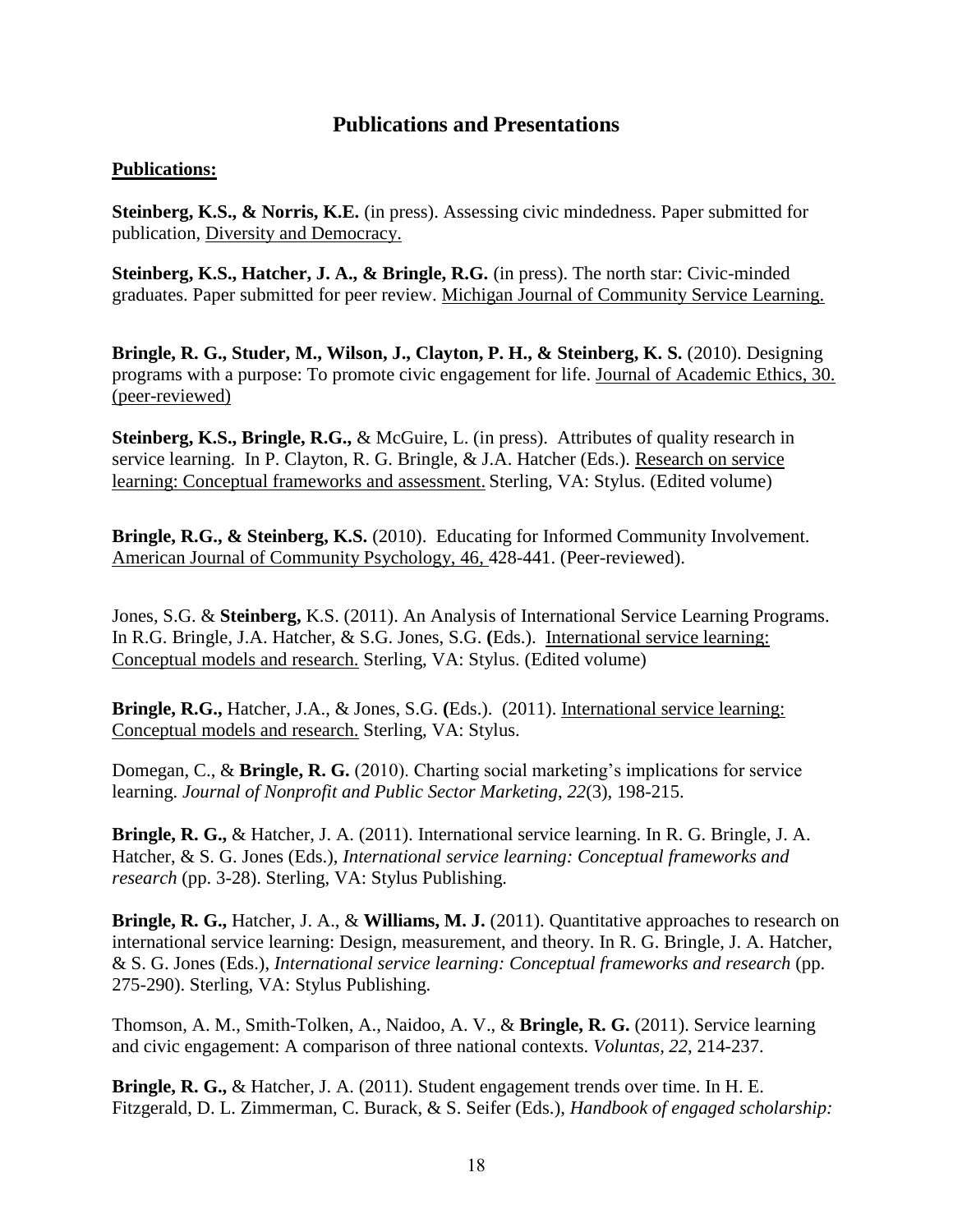*Contemporary landscapes, future directions: Volume 2: Campus-community partnerships (pp.* 411-430). E. Lansing, MI: Michigan State University Press.

Pike, G. R., **Bringle, R. G.,** & Hatcher, J. A. (in press). Assessing civic engagement at Indiana University-Purdue University Indianapolis. In D. G. Terkla & L. O. Shuler (Eds.), *Assessing community engagement in students*. *New directions for institutional research*. San Francisco, CA: Jossey-Bass.

#### **Presentations:**

|                                                    | <b>Presentation</b>                                                                                                                |            | Conference                                                        |                  |              |      |
|----------------------------------------------------|------------------------------------------------------------------------------------------------------------------------------------|------------|-------------------------------------------------------------------|------------------|--------------|------|
| Name(s)                                            | <b>Title</b>                                                                                                                       | Type**:    | name                                                              | Location         | <b>Month</b> | Year |
| Norris, K.E.,<br>Price, M.F. &<br>Steinberg, K.S.  | Using<br>ePortfolios to<br>enhance and<br>assess general<br>education and<br>civic<br>engagement:<br>Challenges and<br>strategies. | Conference | AAC&U:<br>General<br>Education<br>and<br>Assessment<br>Conference | Chicago, IL      | March        | 2011 |
| Norris, K.E.,<br>Price, M.F., &<br>Steinberg, K.S. | Using<br>ePortfolios to<br>document and<br>assess student<br>civic<br>engagement<br>and<br>professional<br>development             | Conference | <b>IARSLCE</b>                                                    | Indianapolis, IN | October      | 2010 |
| Steinberg, K.S.                                    | <b>Educating for</b><br>Informed<br>Community<br>Involvement                                                                       | Conference | Midwestern<br>Psychological<br>Association                        | Chicago, IL      | May          | 2011 |
| Price, M. &<br>Officer, S.                         | <b>Building</b><br>Capacity for<br>Partnership<br>Assessment<br>and<br>Improvement:<br>A Visual<br>Approach                        | Conference | International<br>Institute on<br>Partnerships                     | Portland, OR     | May          | 2011 |